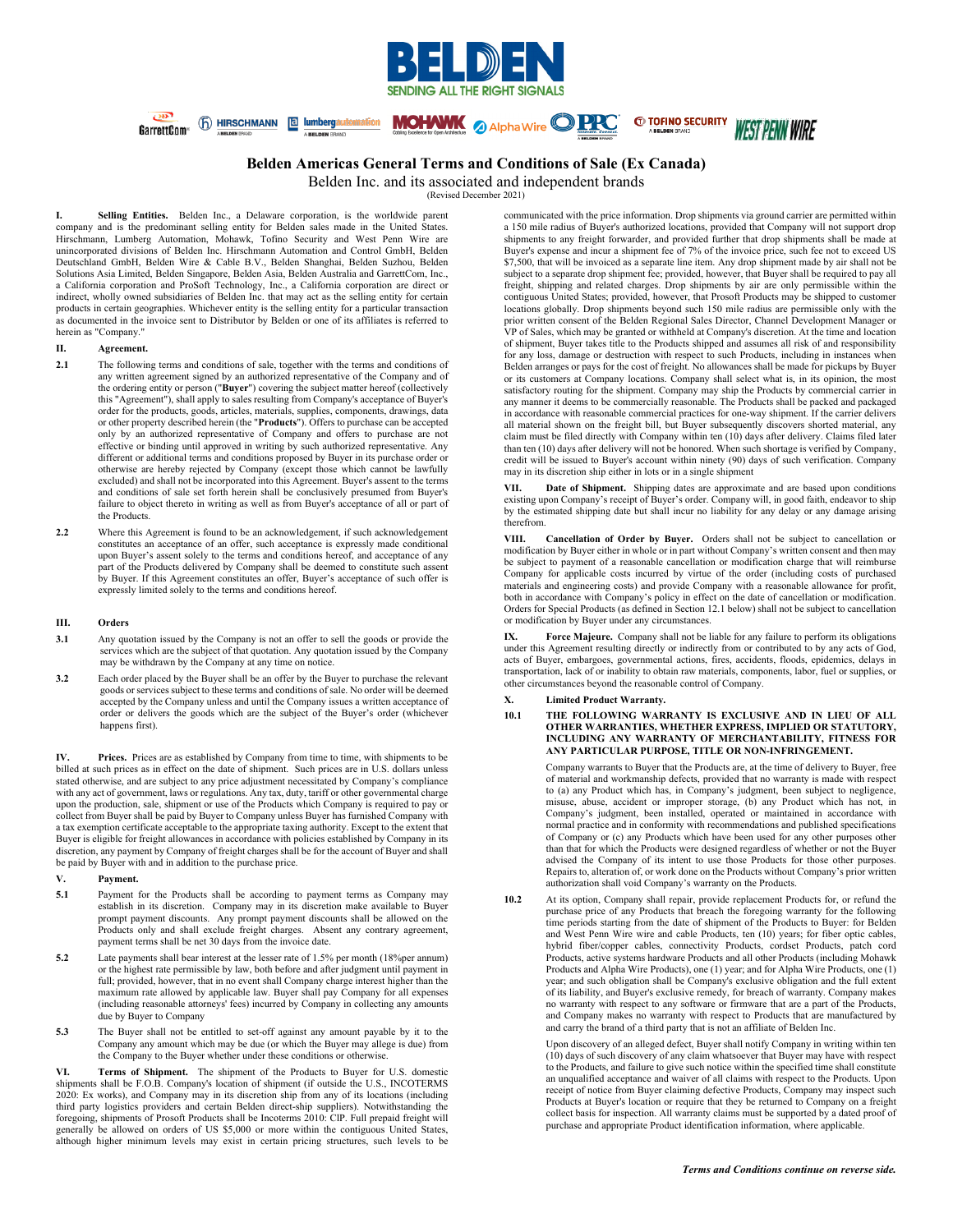

**MOHAWK** 2 Alpha Wire OPPC

Product can be returned to Company only when it has issued proper return authorization under the Company's then prevailing return material authorization policy. Company retains the right to be the sole judge of what constitutes a defect in performance or manufacturing in regard to this warranty.

6 HIRSCHMANN E lumbergautomation

A BELDEN F

- **10.3** This warranty excludes labor costs associated with the replacement of defective Product.
- **10.4** Acceptance shall occur, if not before, when Buyer fails to reject in writing within ten (10) days after delivery of the Products to Buyer. Buyer may rightfully reject only where a reasonable inspection shows that the Products fail to substantially conform to the applicable Product specifications. Rejection shall not affect transfer of title and risk of loss under Section VI. Buyer waives its right to revoke acceptance, it being the intent of the parties that Buyer's remedies for any nonconformity detected after acceptance be limited to those expressly provided herein for breach of warranty. After acceptance, the Products may not be returned to Company except to the extent expressly provided herein upon a breach of warranty.

**XI. Limitation of Liability. IN NO EVENT SHALL COMPANY BE LIABLE (REGARDLESS OF THE FORM OF ACTION, WHETHER IN CONTRACT OR IN TORT OR OTHERWISE, INCLUDING NEGLIGENCE) FOR SPECIAL, INDIRECT, INCIDENTAL, CONSEQUENTIAL OR PUNITIVE DAMAGES BY WHOMEVER INCURRED OF WHATEVER NATURE, INCLUDING DAMAGES FOR LOST PROFITS, DATA, TIME, REVENUES OR THE LIKE, EVEN IF COMPANY IS ADVISED IN ADVANCE OF THE POSSIBILITY OF SUCH DAMAGES. FURTHER, EXCEPT FOR COMPANY'S PATENT INDEMNITY OBLIGATIONS UNDER SECTION 12.2 BELOW, IN NO EVENT SHALL COMPANY'S TOTAL LIABILITY (REGARDLESS OF THE FORM OF ACTION, WHETHER IN CONTRACT OR IN TORT OR OTHERWISE, INCLUDING NEGLIGENCE) FOR ANY CLAIMS OR DAMAGES ARISING OUT OF OR CONNECTED WITH THIS AGREEMENT OR THE MANUFACTURE, SALE, DELIVERY OR USE OF THE PRODUCTS EXCEED THE PURCHASE PRICE OF THE PRODUCTS GIVING RISE TO SUCH CLAIMS OR DAMAGES. THIS SECTION XI SHALL SURVIVE FAILURE OF AN EXCLUSIVE REMEDY.**

# **XII. Special Products; Patent Indemnity.**

 $\overline{CD}$ 

GarrettCom<sup>®</sup>

- **12.1** "Special Products" are those Products manufactured or furnished by Company in accordance with drawings, samples, or manufacturing specifications designated by Buyer or its customers. Company reserves the right to ship and/or bill 10% more or less than the exact quantity of Special Products ordered by Buyer. All Special Products must be shipped to Buyer within thirty (30) days of manufacture; after thirty (30) days, Company may invoke a storage charge of 1% per month (12% per annum) on their purchase price. Company may retain as its own property any special molds, tools, dies or fixtures utilized in manufacturing Special Products. Buyer shall defend, indemnify and hold harmless Company and its affiliates from and against any and all claims and demands, and related liabilities, damages and expenses (including reasonable attorneys' fees), arising from or related to the design, distribution, manufacture or use of any Special Product, including such claims and demands asserting infringement of any U.S. or foreign patent, trademark, copyright, or other intellectual property right.
- **12.2** In the event any Product is designed by Company, is not a Special Product and has not been modified by Buyer, its customers or other third parties, Company shall hold Buyer harmless against any damage awarded by a court of final jurisdiction in connection with any claim of infringement of any U.S. or foreign patent by reason of the sale or use of such Product, provided that Company is notified promptly in writing of any such claim, is permitted to assume the full direction and control of the defense against such claim and is given authority, information and assistance by Buyer (at Company's expense) for such defense and authority to settle. In case any judgment rendered in connection with such claim shall become final (beyond right of appeal), and where Buyer has complied with the foregoing provisions of this Section 12.2 to Company's satisfaction, Company agrees to pay all damages and costs thereby awarded against Buyer. If, subject to the above limitations, such Product or any part thereof should be finally held in connection with such claim to constitute an infringement or in Company's discretion is likely to be so held to constitute an infringement, Company shall have the right at its option either to (a) procure for Buyer the right to use such Product, (b) modify or replace such Product with a non-infringing Product accomplishing substantially the same purpose as the replaced Product, or (c) require the return of such Product and refund to Buyer the purchase price thereof. Buyer's remedies for damages resulting from the infringement or claimed infringement of any U.S. or foreign patent by the Products (regardless of the form of action) are exclusively limited to the provisions of this Section 12.2.

**XIII. Changes in Products.** Company shall have the right in its discretion, without incurring any liability, to discontinue or limit its production or deliveries of any Product and alter the design, materials or construction of any Product.

### **XIV. Governing Law; Venue; Limitation of Actions.**

- **14.1** This Agreement shall be governed by the laws of the State of Delaware in the United States of America. The parties agree that the United Nations Convention on the International Sale of Goods shall not apply to this Agreement or to any goods sold or purchased among them.
- **14.2** Any suit, action, or proceeding against Company concerning this Agreement shall be brought in the courts of the jurisdiction of the State of Delaware, or another U.S. State of Company's choice, and Buyer hereby irrevocably submits to the exclusive jurisdiction of such state.
- **14.3** Buyer irrevocably consents to service of all writs, process, and summons in any suit, action or proceeding filed or initiated by Company to be made upon Buyer by any of the following methods at Company's sole election:

(a) Service upon Buyer at its address by registered mail or certified mail postage prepaid (or the equivalent in Buyer's jurisdiction), or

**WEST PENN WIRE** 

(b) Service in any other manner permitted by applicable law.

*C* TOFINO SECURITY

**XV. Confidential Information.** Buyer shall not disclose to Company any confidential information which Buyer possesses unless Company has, prior to such disclosure, agreed in writing to accept such information as confidential under clearly defined obligations of confidence. Buyer represents and agrees that all information disclosed to Company by Buyer (except such information as is specifically subject to a confidentiality agreement signed by Company prior to such disclosure) is non-confidential, and that Company is free to use and disclose any or all of such information without accounting to Buyer therefor, notices on Buyer's drawings, proposals, specifications and other documents to the contrary notwithstanding.

**XVI. Indemnity.** Buyer shall defend, indemnify and hold harmless Company and its affiliates from and against any and all claims and demands, and related liabilities, damages and expenses (including reasonable attorneys' fees), for or in connection with any property damage or any injury to or illness or death of any person (including loss of income, profits, sales or "down time") arising from or related to the Products, including such claims and demands brought by any employee, agent or subcontractor of Buyer for Buyer's failure to comply with Company's published instructions and specifications concerning the operation, use and maintenance of the Products, except any claim, demand, liability, damage or expense proven to be the result of the negligence of Company and not contributed to by the negligence of Buyer, its agents, employees, officers or directors or other third parties.

**XVII. Compliance with Laws.** By placing an order with Company, Buyer represents, warrants and covenants that:

- **17.1** Buyer will comply with all applicable laws and regulations of the United States, England, Brazil, Mexico and all other jurisdictions governing the marketing, sale, export and distribution of the Products, including, but not limited to, the U.S. export control laws, the Export Administration Regulations (the "**EAR**") and the Foreign Corrupt Practices Act of 1977 (the "**FCPA**"), and the UK Bribery Act. Diversion via export or re-export contrary to U.S. law is prohibited.
- **17.2** The Company and Buyer agree that no provision of a statute, regulation, rule or other legislation of any country or state other than Delaware shall be implied into this contract, and that any rights, obligations or remedies arising from such a provision are excluded.
- **17.3** Buyer has not paid, offered to pay, agreed to pay, or authorized or caused to be paid, directly or indirectly, any money or anything of value to any foreign official (as defined in the FCPA) to induce such official to use their influence to obtain an improper business advantage in connection with the purchase and resale of the Products, nor will Buyer do so at any time in the future.

## **XVIII. General.**

- **18.1** Products (other than Special Products) ordered must be in standard packaging. Minimum acceptable order is US\$200.00 or local currency equivalent as agreed by the Company. Notwithstanding the foregoing, the minimum acceptable order for PPC's Miniflex products is \$800,  $\widetilde{E}$ 700, or £500, as appropriate based on the billing currency.
- **18.2** All clerical, stenographic, and typing errors are subject to correction.
- **18.3** This Agreement is not assignable by Buyer without the prior written consent of Company. Any attempt to assign any of the rights, duties or obligations of this Agreement without such consent shall be void.
- **18.4** If any provision or provisions of this Agreement, or parts thereof, shall be held to be invalid, illegal or unenforceable, the validity, legality, and enforceability of the remaining provisions shall not in any way be affected or impaired thereby.
- **18.5** References in this Agreement to "including" shall be deemed to mean "including without limitation"; references in this Agreement to "in Company's/its discretion" shall be deemed to mean "in Company's/its sole discretion"; and references in this Agreement to a "claim" or "claims" shall be deemed to mean such a claim or claims whether or not in the form of a lawsuit. The captions in this Agreement are for ease of reference only and shall not in any way affect the meaning or interpretation of this Agreement.
- **18.6** Buyer acknowledges that Buyer has read this Agreement, understands it, and agrees to be bound by its terms and conditions. Buyer agrees further that this Agreement is the entire agreement between Company and Buyer concerning the subject matter hereof, and any proposals, negotiations or representations made prior to or contemporaneously with this Agreement, whether verbal or written, are excluded. Any amendment or modification of this Agreement must be in a writing clearly identifying itself as an amendment to this Agreement and signed by Company's authorized representative.
- **18.7** The official language of this Agreement shall be English, except where applicable law requires otherwise.

**SPECIAL PROVISIONS**: The following additional provisions will apply only to sales of the applicable indicated Products. In the event of an express conflict between a Special Provision and one of the Terms and Conditions in Sections I-XVIII above, the Special Provision will prevail, and all other Terms and Conditions in Sections I-XVIII above shall apply in full.

**A. Warranty for Hirschmann INET Products.** Hirschmann warrants that all Hirschmann INET Products will be free from defect in workmanship or material, under normal use and service, for a five year period from the date of purchase/shipment (proved with invoice/sales slip). If a Product does not operate as warranted during the applicable warranty period, Hirschmann shall, at its option and expense, repair the defective Product or deliver an equivalent Product to replace the defective item. Replacement Products may be new or reconditioned. All Products that are deemed defective and replaced will become property of Hirschmann. Any replaced Product or part has the original remaining warranty period or at least